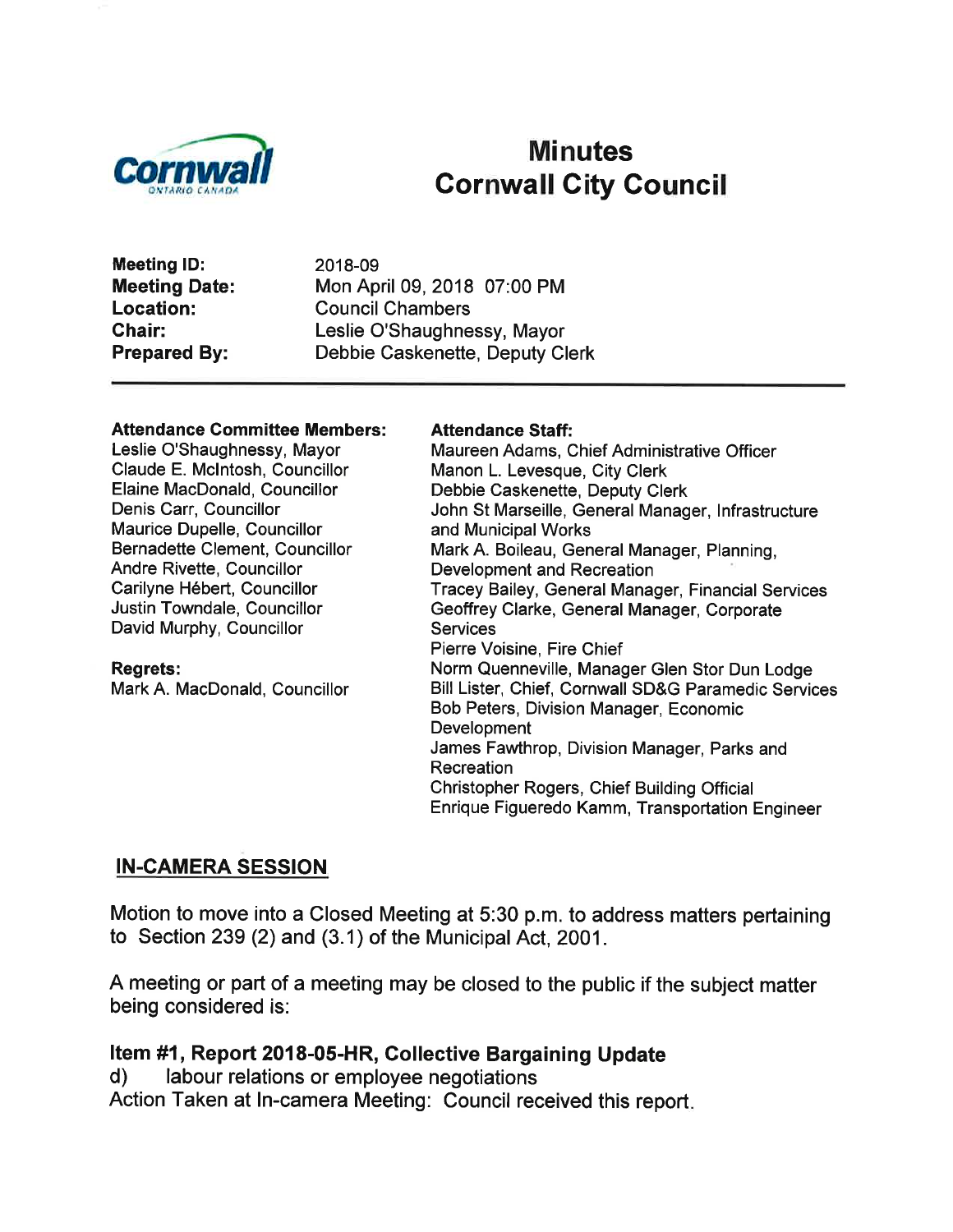Item #2, Report 2018-12-PDR-ED, Cornwall Community Museum<br>
a) the security of the property of the municipality or local board<br>
b) personal matters about an identifiable individual, including municipal or

local board employees

Action Taken at ln-camera Meeting: Council received this report and provided direction to Administration.

Moved By: Andre Rivette, Councillor Seconded By: Justin Towndale, Councillor

Motion Carried

#### MOMENT OF PERSONAL REFLECTION

#### NATIONAL ANTHEM

Assembly

#### ROLL CALL

#### ADDITIONS, DELETIONS OR AMENDMENTS

All matters listed under General Consent, save and except "Delegations" are considered to be routine and will be enacted by one motion.

1 Addition of the Senior Friendly Community Implementation Committee Update Report as Consent, ltem #3.

#### ADOPTION OF AGENDA

Motion to adopt the Agenda as amended

Moved By: Carilyne Hébert, Councillor Seconded By: Claude E. Mclntosh, Councillor

Motion Carried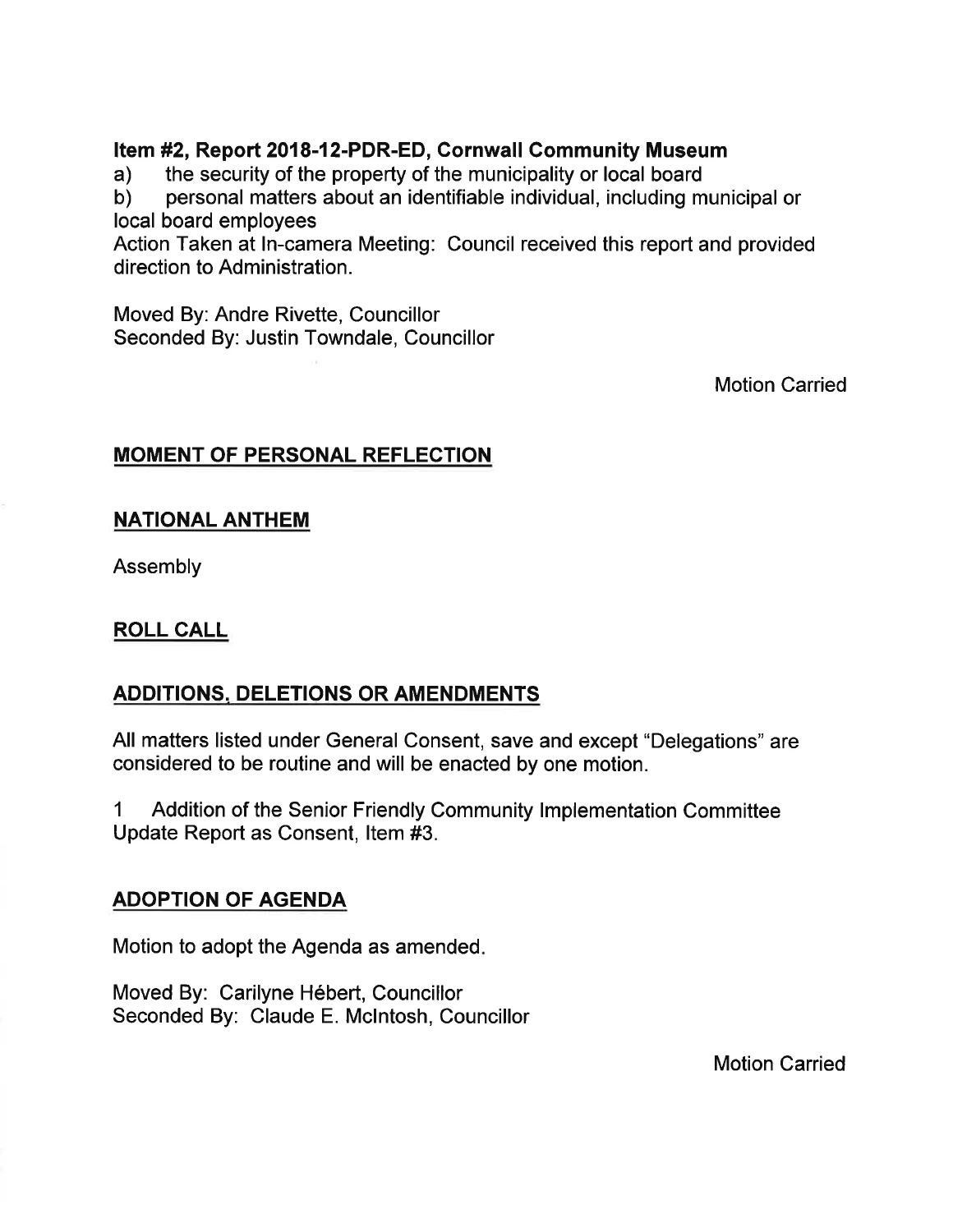#### DISCLOSURE OF INTEREST

Councillor Justin Towndale disclosed a conflict of interest related to Communications ltem #5, Legion Baseball Park, as one of the individuals involved in the initiative is employed by the business he is a partner in.

#### COMMITTEE OF THE WHOLE

Motion to go into Committee of the Whole and to consider and refer all Minutes, Presentations, Delegations, Consent/Correspondence, Resolutions, Reports and By-laws to that Committee.

Moved By: Carilyne Hébert, Councillor Seconded By: André Rivette, Councillor

Motion Carried

#### GENERAL CONSENT

#### ADOPTION OF MINUTES

Motion to endorse the following Minutes as presented.

1 March 26,2018 Cornwall Gity Gouncil Meeting Click for detail  $\rightarrow$   $\rightarrow$ 

Moved By: Maurice Dupelle, Councillor Seconded By: Denis Carr, Councillor

Motion Carried

#### **PRESENTATIONS**

There were no presentations.

#### DELEGATIONS

There were no delegations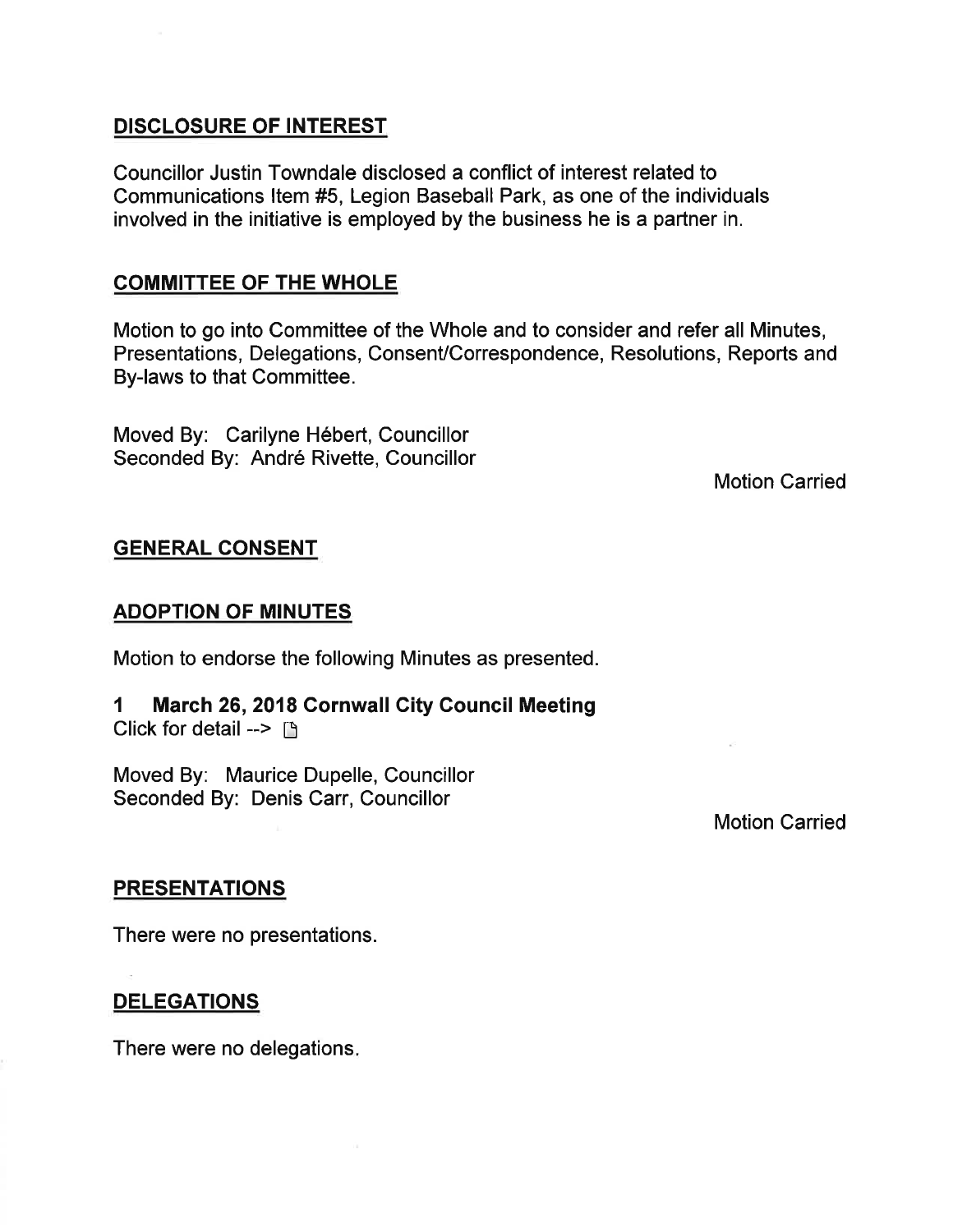#### CONSENT/CORRESPONDENCE

#### 1 Proclamation of GAPE Weekend

Click for detail  $\rightarrow$  D

Motion to proclaim the weekend of April 21 and 22, 2018, as "CAPE Weekend" in the City of Cornwall.

#### 2 Proclamation of Parkinson's Awareness Month

Click for detail  $\rightarrow \rightarrow$ Motion to proclaim April 2018 as 'Parkinson's Awareness Month' in the City of Cornwall.

#### 3 Senior Friendly Gommunity lmplementation Gommittee Update

Click for detail  $\rightarrow$  B Motion to receive this report.

Motion to approve Consent ltems #1 through #3 of the Consent portion of the Agenda as presented.

Moved By: André Rivette, Councillor Seconded By: Carilyne Hébert, Councillor

Motion Carried

#### RESOLUTIONS / BUSINESS ARISING FROM NOTICE OF MOTION

There were no Resolutions.

#### UNFINISHED BUSINESS REPORTS

#### I Petition for an exception from the Boulevard Parking Restriction on Sunset Boulevard

Click for detail  $\rightarrow$ Motion to not amend Section 11 of the Traffic and Parking By-law 069-1989, which prohibits parking on the city boulevard.

Moved By: Elaine MacDonald, Councillor Seconded By: Claude E. Mclntosh, Councillor

Motion Carried

#### **COMMUNICATIONS / REPORTS**

 $\alpha$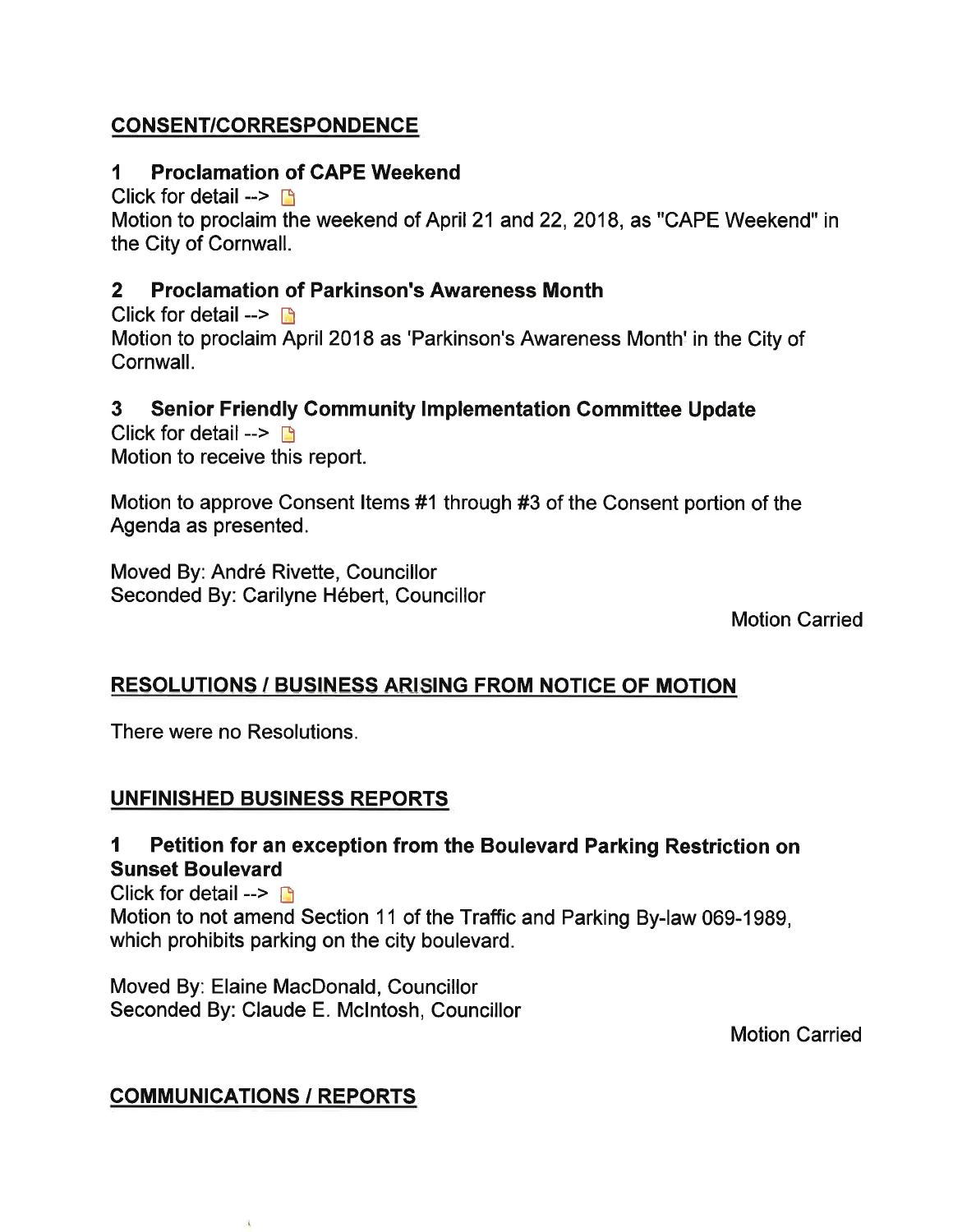#### 1 Council Gompensation for Term of 2019 to 2022 (Part 2)

Click for detail  $\rightarrow$   $\rightarrow$ 

Motion to defer this matter and appoint an ad-hoc Council Compensation Committee to conduct a review and provide recommendations for the Council meeting of June 11,2018.

Moved By: Maurice Dupelle, Councillor Seconded By: Carilyne Hébert, Councillor

A recorded vote on this matter resulted as follows:

#### Votes For  $= 6$

Elaine MacDonald, Councillor Maurice Dupelle, Councillor Bernadette Clement, Councillor Carilyne Hébert, Councillor Justin Towndale, Gouncillor David Murphy, Councillor

#### Votes Opposed = 4

Claude E. Mclntosh, Councillor Denis Carr, Councillor Andre Rivette, Councillor Leslie O'Shaughnessy, Mayor

Motion Carried

#### 2 Development Gharges (DG) - By-Laws

Click for detail  $\rightarrow$   $\rightarrow$ Motion to approve the updated City-Wide DC By-Law and Brookdale Avenue North Corridor DC By-Law included with this Agenda.

A recorded vote on this matter resulted as follows:

#### Votes For  $= 7$

Leslie O'Shaughnessy, Mayor Elaine MacDonald, Councillor Maurice Dupelle, Councillor Bernadette Clement, Councillor Andre Rivette, Councillor Carilyne Hébert, Councillor Justin Towndale, Councillor

#### Votes Opposed = 3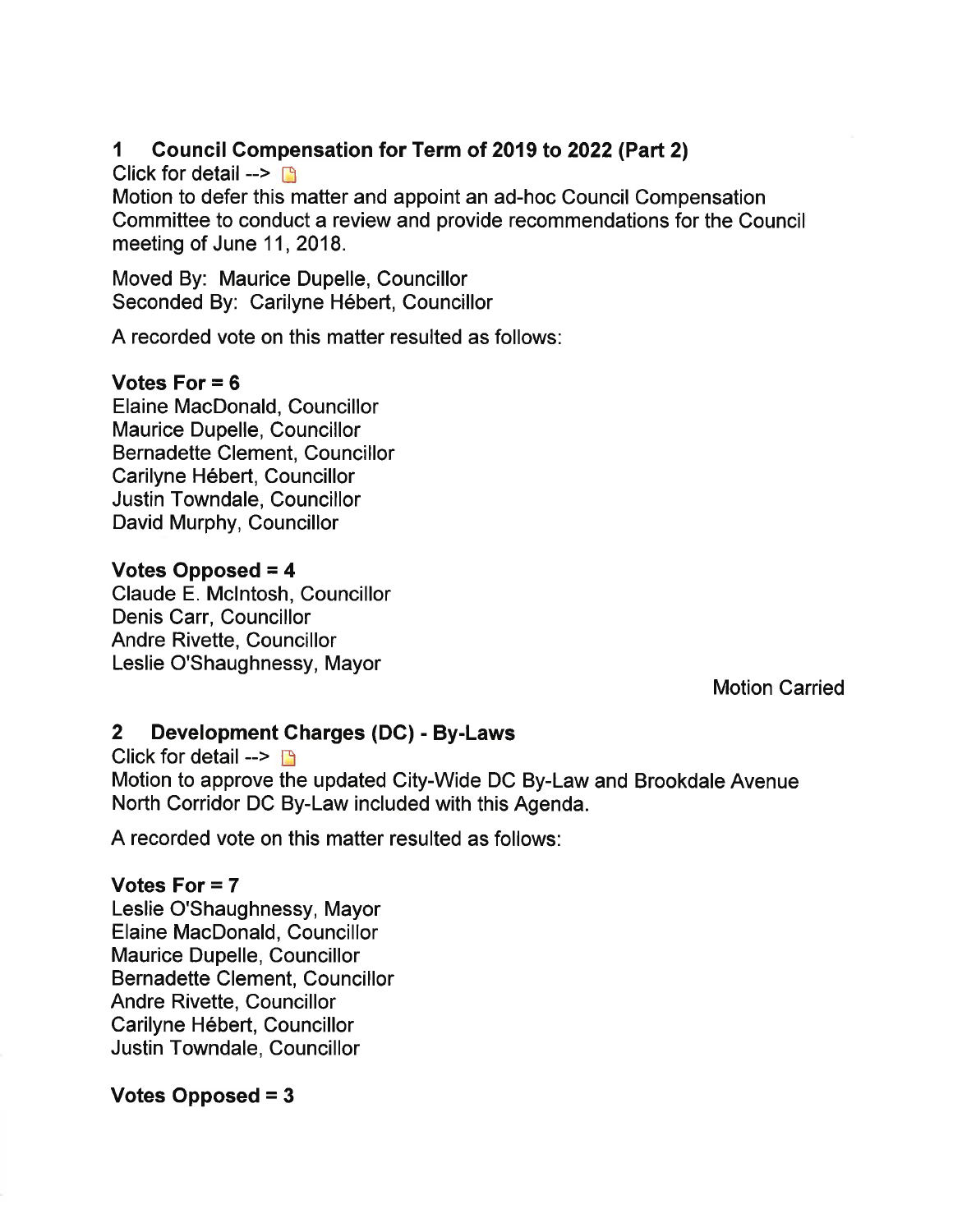Claude E. Mclntosh, Gouncillor Denis Carr, Councillor David Murphy, Councillor

Motion Carried

#### 3 2017 Fourth Quarter Financial Overview - Preliminary Report

Click for detail  $\rightarrow$  n Motion to authorize the transfer of funds as follows:

(a) That \$ 99,165 be transferred to the Working Reserve. (b) That \$ 255,339 be transferred to the Water Works Reserve. (c) That \$ 180,572 be transferred to the Wastewater Works Reserve

Moved By: David Murphy, Councillor Seconded By: André Rivette, Councillor

Motion Carried

#### 4 Economic Development Update - January to March 20'18

Click for detail  $\rightarrow$  n Motion to receive this report.

Moved By: David Murphy, Councillor Seconded By: Carilyne Hébert, Councillor

Motion Carried

#### Having declared a conflict of interest on this matter, Councillor Justin Towndale stepped away from the table.

#### 5 Legion Baseball Park

Click for detail  $\rightarrow$   $\rightarrow$ Motion to receive this report.

Moved By: Denis Carr, Councillor Seconded By: Carilyne Hébert, Councillor

Motion Carried

Motion to support the food truck operation at Legion Baseball Park

Moved By: André Rivette, Councillor Seconded By: David Murphy, Councillor

Motion Carried

Councillor Justin Towndale returned to the Meeting.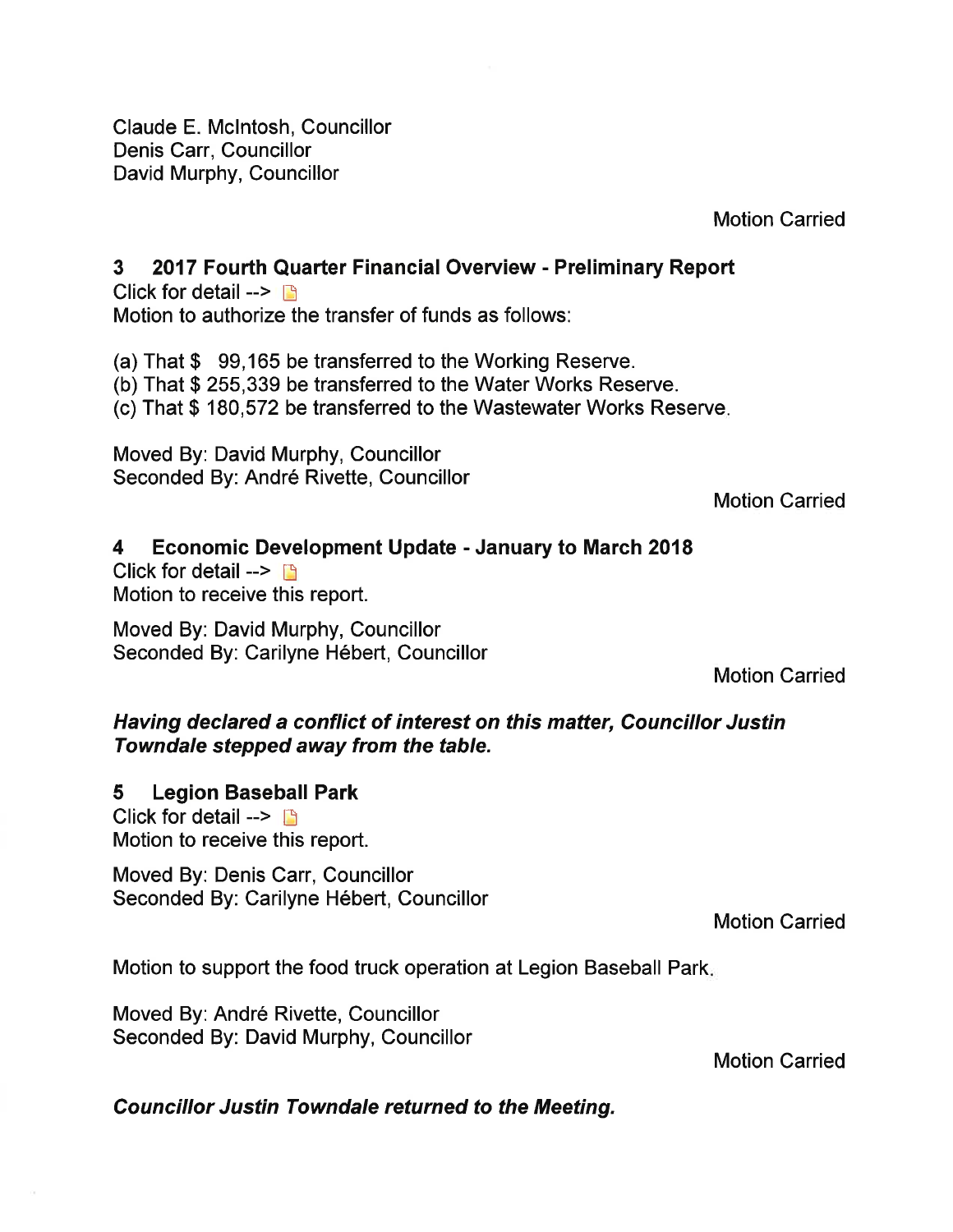#### TENDERS AND REQUESTS FOR PROPOSALS

#### I Tender 18-T07 Supply and Delivery of Ferric Sulphate for the Wastewater Treatment Plant

Click for detail -->  $\blacksquare$ 

Motion to award Tender 18-T17 to Kemira Water Solutions Canada lncorporated, from Varennes, Quebec, at the total bid price of \$202,270.00 (net cost to the Corporation - \$182,150.40) for a two year period from May 1, 2018 to April 30, 2020 with an option to renew for an additional one year term, being the best bid meeting the tender specifications.

Moved By: Carilyne Hébert, Councillor Seconded By: André Rivette, Councillor

Motion Carried

#### 2 Tender 18-T09 Watermain Cured-ln-Place Pipe (CIPP) Relining on Various Gity Streets

Click for detail  $\rightarrow$  D

Motion to award Tender 18-T09 to Aquarehab (Canada) lncorporated, from Laval Quebec, at the total bid price of \$633,749.20 (net cost to the Corporation - \$570,710.78) being the best bid meeting the tender specifications.

Moved By: Carilyne Hébert, Councillor Seconded By: Maurice Dupelle, Councillor

Motion Carried

#### 3 Tender 18-T10 Asphalt Paving and Concrete Works on Various City **Streets**

Click for detail -->  $\blacksquare$ 

Motion to award Tender 18-T10 to Malyon Excavation Limited, from Cornwall, Ontario, at the total bid price of \$2,855,092.45 (net cost to the Corporation - \$2,571,099.20) being the best bid meeting the tender specifications.

Moved By: André Rivette, Councillor Seconded By: Bernadette Clément, Councillor

Motion Carried

#### 4 Tender 18-T16 Supply and lnstall Traffic Signals

Click for detail  $\rightarrow$  B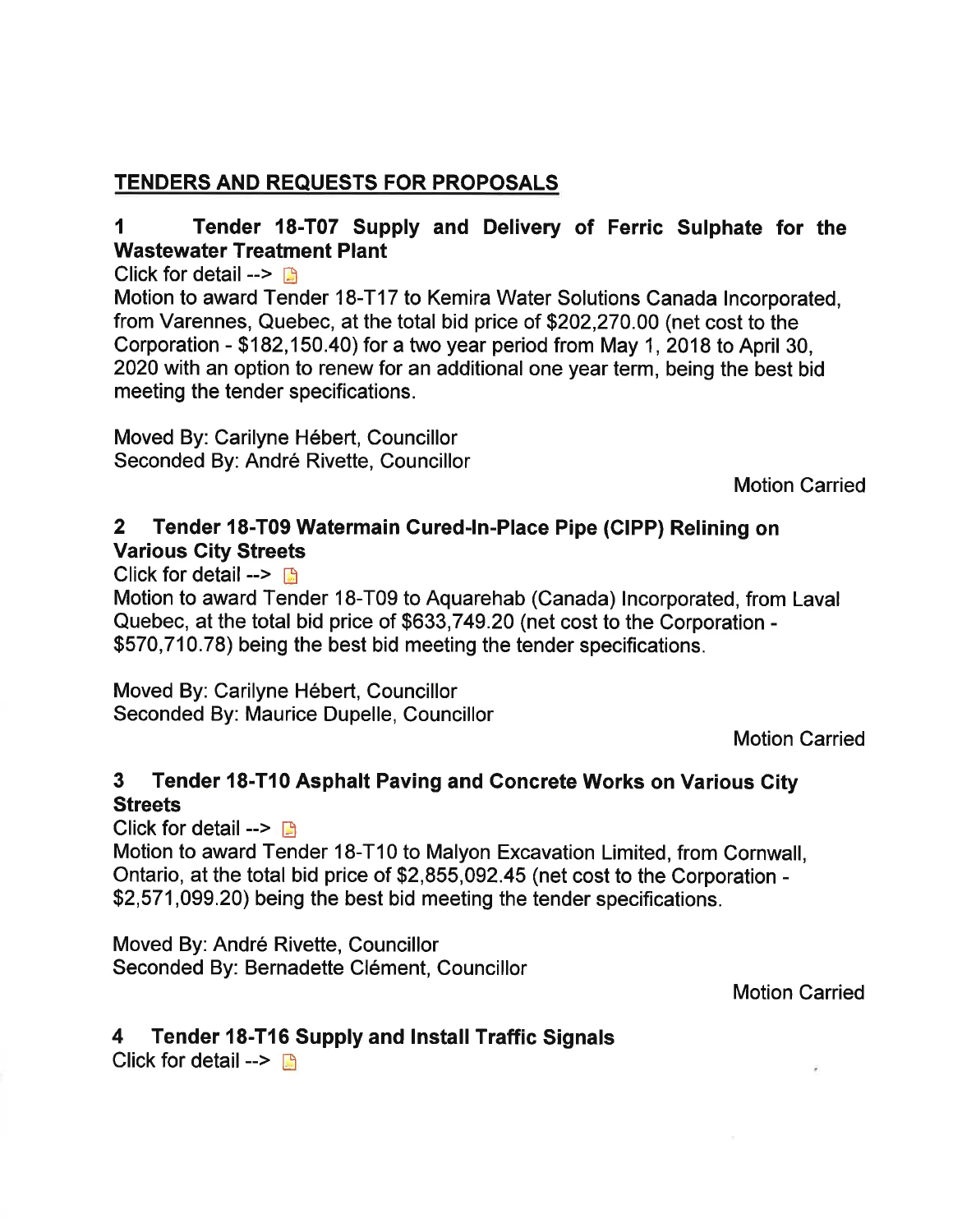Motion to Tender 18-T16 to Teraflex Limited, from Greely, Ontario, at the total bid price of \$282,467.23 (net cost to the Corporation - \$254,370.49) being the best bid meeting the tender specifications.

Moved By: Carilyne Hébert, Councillor Seconded By: Justin Towndale, Councillor

Motion Carried

5 Tender 18-T20 Supply and Placing of Nursery Sod, As Required Click for detail  $\rightarrow$  n Motion to award Tender 18-T20 to Nick's from Long Sault, Ontario, at the total bid price of \$67,404.50 (net cost to the Corporation \$60,699.84) being the lowest bid meeting the tender specifications.

Moved By: Carilyne Hébert, Councillor Seconded By: Bernadette Clément, Councillor

Motion Carried

#### 6 Tender 18-T24 Grass Cutting and Trimming at Various City Buildings and Miscellaneous Sites

Click for detail  $\rightarrow$  n Motion to award Tender 18-T24 as follows:

Item 1 - Servicemaster by Fox, Cornwall, Ontario

Item 2 - Power Lawn Care, Alexandria, Ontario

Item 3 - Servicemaster by Fox, Cornwall, Ontario

- Item 4 Clip-N-Trim Lawn Care, Cornwall,Ontario
- Item 5 Servicemaster by Fox, Cornwall, Ontario
- Item 6 Clip-N-Trim Lawn Care, Cornwall,Ontario
- Item 7 Servicemaster by Fox, Cornwall, Ontario
- Item 8 Roger Salmon and Sons, Chesterville, Ontario
- Item 9 Servicemaster by Fox, Cornwall, Ontario

These recommendations represent the low bidder meeting tender specifications, pending equipment review and document submission.

Moved By: Claude E. Mclntosh, Councillor Seconded By: Elaine MacDonald, Councillor

Motion Carried

### 7 Tender 18-T25 Grass Gutting and Trimming at Various Gity of Gornwall Locations

Click for detail  $\rightarrow$  n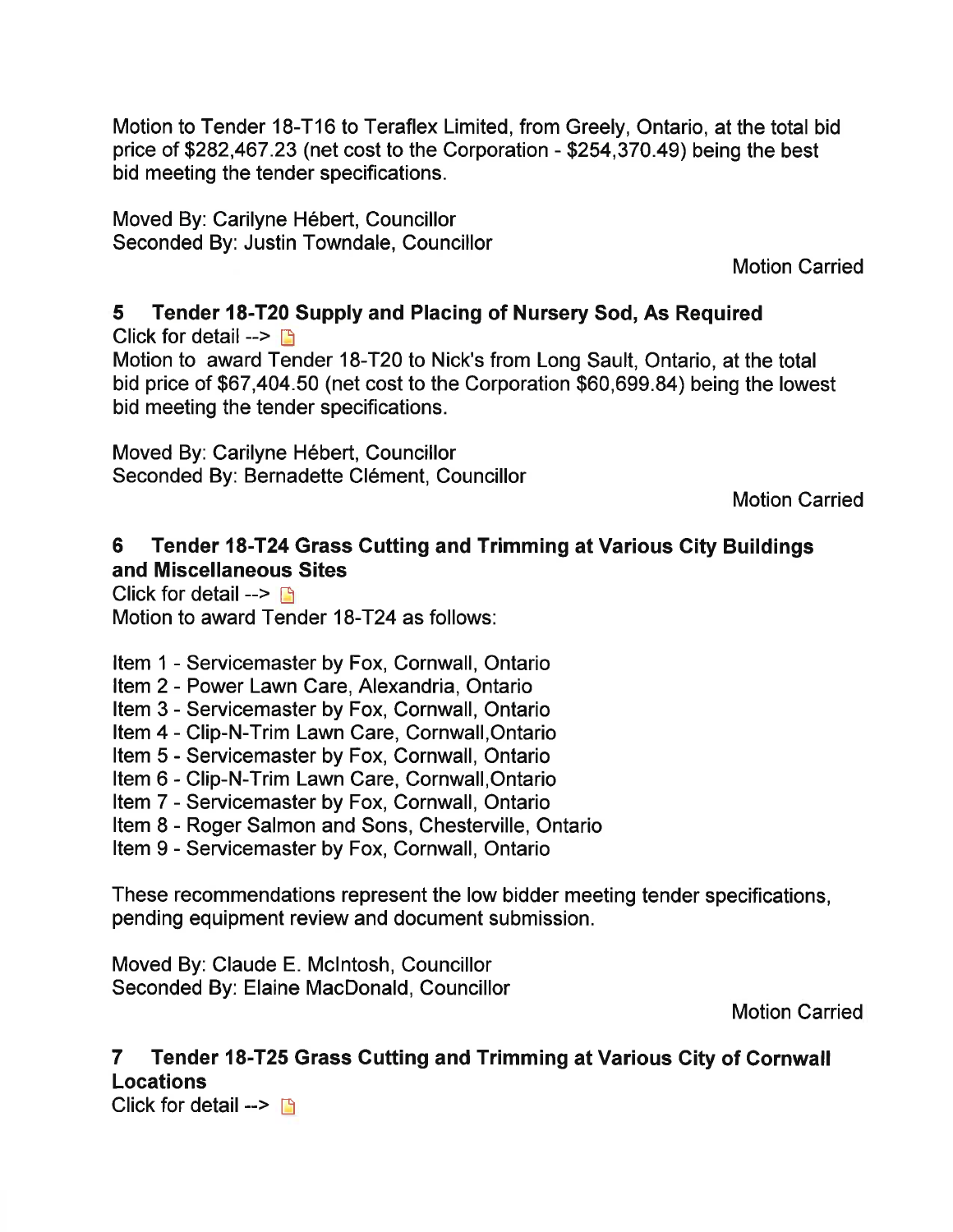Motion to award Tender 18-T25 as follows:

Item <sup>1</sup> Clip-N-Trim Lawn Care, Cornwall, Ontario

Item 2 EC Works Limited, Long Sault, Ontario

Item 3 EC Works Limited, Long Sault, Ontario

Item 4 EC Works Limited, Long Sault, Ontario

Item 5 Clip-N-Trim Lawn Care, Cornwall, Ontario

Item 6 EC Works Limited, Long Sault, Ontario

Item 7 Clip-N-Trim Lawn Care, Cornwall, Ontario

Item 8 Clip-N-Trim Lawn Care, Cornwall, Ontario

Item 9 EC Works Limited, Long Sault, Ontario

These recommendations represent the low bidder meeting tender specifications, pending equipment review and documentation submission.

Moved By: Carilyne Hébert, Councillor Seconded By: David Murphy, Councillor

Motion Carried

#### 8 Tender 18-T26 Supply of Equipment and Manpower for Placing Hot-Mix Asphalt

Click for detail  $\rightarrow$   $\rightarrow$ 

Motion to award Tender 18-T26 to G.W. Blais Paving Limited, from St. Andrews West, Ontario, as follows:

Section A at the total bid price of \$374,595.00 (net cost to the Corporation - \$337,334.40);

Section B at the total bid price of \$18,984.00 (net cost to the Corporation - \$17,0958.68);

being the best bid meeting the tender specifications

Moved By: David Murphy, Councillor Seconded By: Elaine MacDonald, Councillor

Motion Carried

#### 9 Tender 18-T27 Supply and Delivery of Ready Mix Concrete, As Required Click for detail  $\rightarrow$  n

Motion to award Tender 18-T27 to Lafarge Holcim, from Cornwall, Ontario, at the total bid price of \$97,787.94 (net cost to the Corporation - \$88,061.07) being the best bid meeting the tender specifications.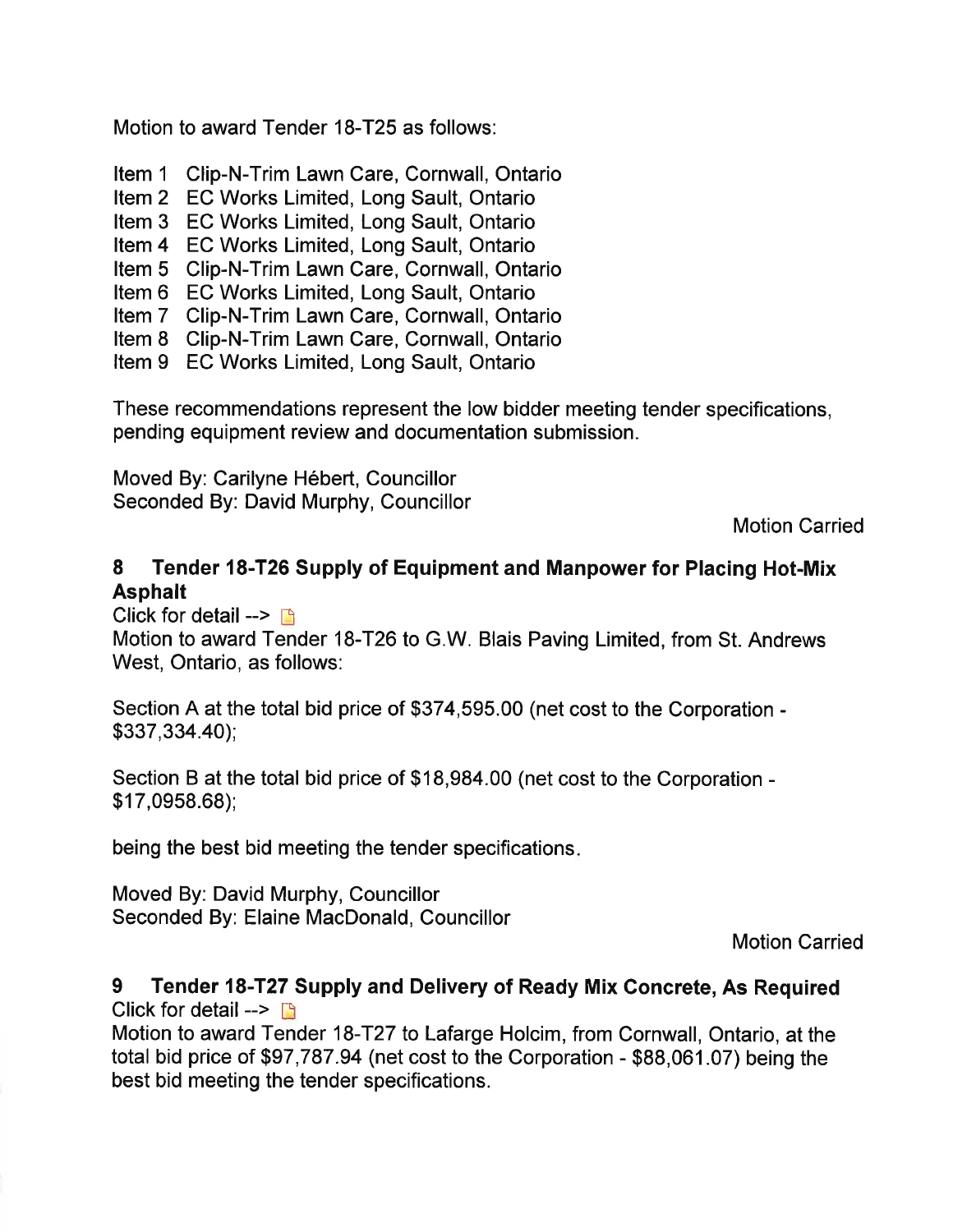Moved By: Carilyne Hébert, Councillor Seconded By: Bernadette Clément, Councillor

Motion Carried

# l0 Tender 18-T28 Supply of Crushed Stone and Stone Dust, As Required

Click for detail  $\rightarrow$  n

Motion to award Tender 18-T28 to Lafarge Holcim, from Long Sault, Ontario, at the total bid price of \$79,885.35 (net cost to the Corporation - \$71,939.23) being the best bid meeting the tender specifications.

Moved By: Elaine MacDonald, Councillor Seconded By: Carilyne Hébert, Councillor

Motion Carried

#### 11 Tender 18-T29 Supply of Hot Mix Asphalt, As Required

Click for detail  $\rightarrow \rightarrow$ 

Motion to award Tender 18-T29 to Coco Paving lncorporated, from Ottawa, Ontario, at the total bid price of \$185,194.57 (net cost to the Corporation - \$166,773.45) being the best bid meeting the tender specifications.

Moved By: Carilyne Hébert, Councillor Seconded By: Denis Carr, Councillor

Motion Carried

#### 12 Tender 18-T33 Emerald Ash Borer TreeAzin lnjection

Click for detail  $\rightarrow$  D Motion to award Tender 18-T33 to SJM Tree Planting, from Long Sault, Ontario

at the total bid price of \$75,156.59 (net cost to the Corporation - \$67,680.84) being the best bid meeting the tender specifications.

Moved By: Carilyne Hébert, Councillor Seconded By: Denis Carr, Councillor

Motion Carried

#### NEW BUSINESS

#### 1 Brookdale Avenue Roundabout

Motion to direct Administration to provide a report on the rationale on the conversion of the Brookdale Avenue traffic circle to a roundabout.

Moved By: Elaine MacDonald, Councillor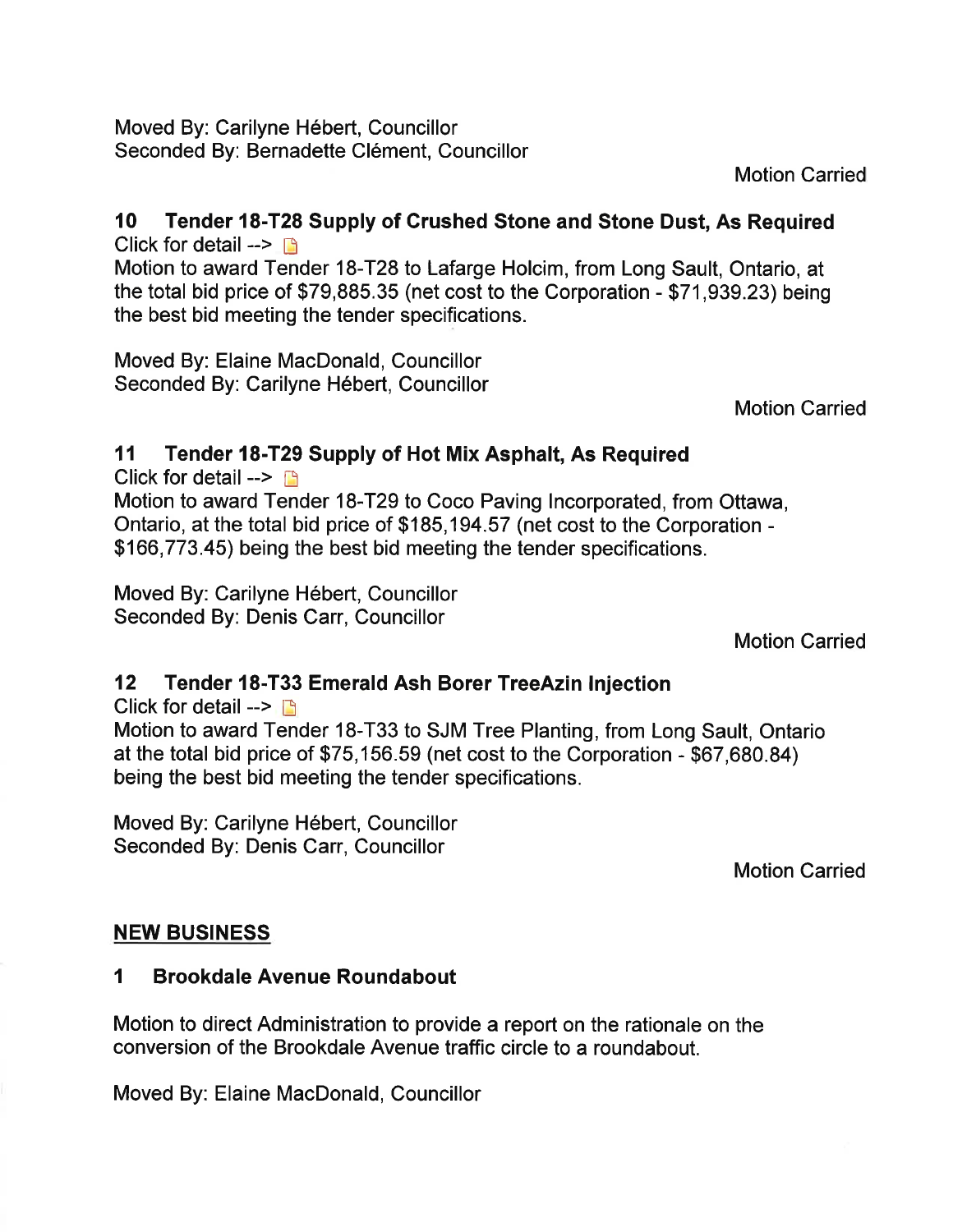Seconded By: Carilyne Hébert, Councillor

Motion Carried

#### 2 Insurance lnformation for Grass Gutting Reduction

Motion to direct Administration to inquire with the City's insurance carrier on whether the City would be liable for ticks and Lyme Disease to humans and domestic animals due to the reduction in grass cutting across identified public properties.

Moved By: André Rivette, Councillor Seconded By: Maurice Dupelle, Councillor

Motion Carried

#### PASSING OF BY.LAWS

Motion to endorse By-laws 2018-036 to 2018-042 inclusive, listed on the Agenda.

2018-036 A By-law to further amend By-law 2015-085 and to appoint lay members of the community to various Boards, Commissions and Committees (Economic Development Strategic Plan Committee) (Culture Plan Committee) Click for detail  $\rightarrow$  n

2018-037 A By-law for the lmposition of Area-Specific Development Charges within the Brookdale Avenue North Corridor Click for detail  $\rightarrow$   $\rightarrow$ 

2018-038 A By-law for the lmposition of City-Wide Development Charges Click for detail  $\rightarrow$ 

2018-039 A by-law to establish the Municipal Accommodation Tax (MAT) Click for detail  $\rightarrow$ 

2018-040 A By-law to authorize The Corporation of the City of Cornwall to enter into an Agreement in order to participate in Ontario's Main Streets **Revitalization Initiative** Click for detail  $\rightarrow$ 

2018-041 A By-law to amend the Traffic & Parking by-law 069-89, Schedule XXIX, Community Safety Zones, Eighth Street West, between York St. and Augustus St. and Nick Kaneb Dr., between Holy Cross Blvd. and Marleau Ave.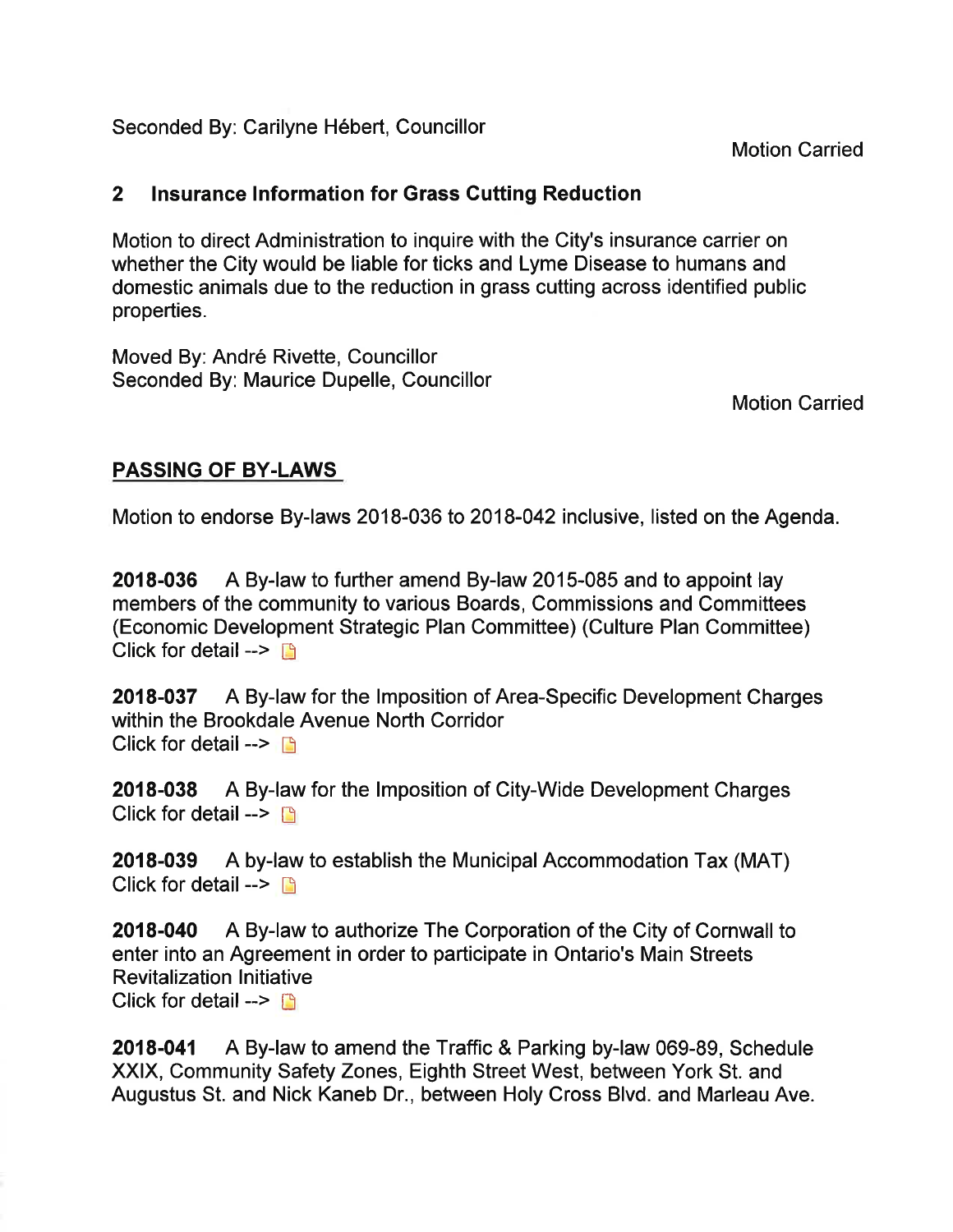Click for detail  $\rightarrow$  n

2018-042 A By-law to authorize The Corporation of the City of Cornwall (on behalf of the Glen Stor Dun Lodge-Outreach Department) to enter into a Multi-Sector Service Accountability Agreement (M-SAA) with the Champlain Local lntegration Network (LHIN) for the 2018-2019 fiscal year Click for detail  $\rightarrow$   $\rightarrow$ 

Moved By: Carilyne Hébert, Councillor , Seconded By: Elaine MacDonald, Councillor

Motion Carried

#### REPORTS FROM STANDING / SPECIAL COMMITTEES OF COUNCIL

1 Councillor Elaine MacDonald reminded Council of the Chamber of Commerce Home and Trade Show being held April 13 to 15,2018 and invited everyone to stop by the City Central booth.

2 Councillor Bernadette Clément requested that an update be provided to Council on the status of the port divestiture activities at an upcoming Council Meeting.

#### NOTICES OF MOTION

There were no Notices of Motion

#### PENDING BUSINESS LISTING

The Pending Business Listing was presented and no discussion ensued

#### 1 Unfinished Business Listing for April 9, 2018

Click for detail  $\rightarrow \rightarrow$ 

Motion to receive the Unfinished Business Listing for April 9,2018.

Moved By: David Murphyt, Councillor Seconded By: Elaine MacDonald, Councillor

Motion Carried

#### CONFIRMING BY.LAW